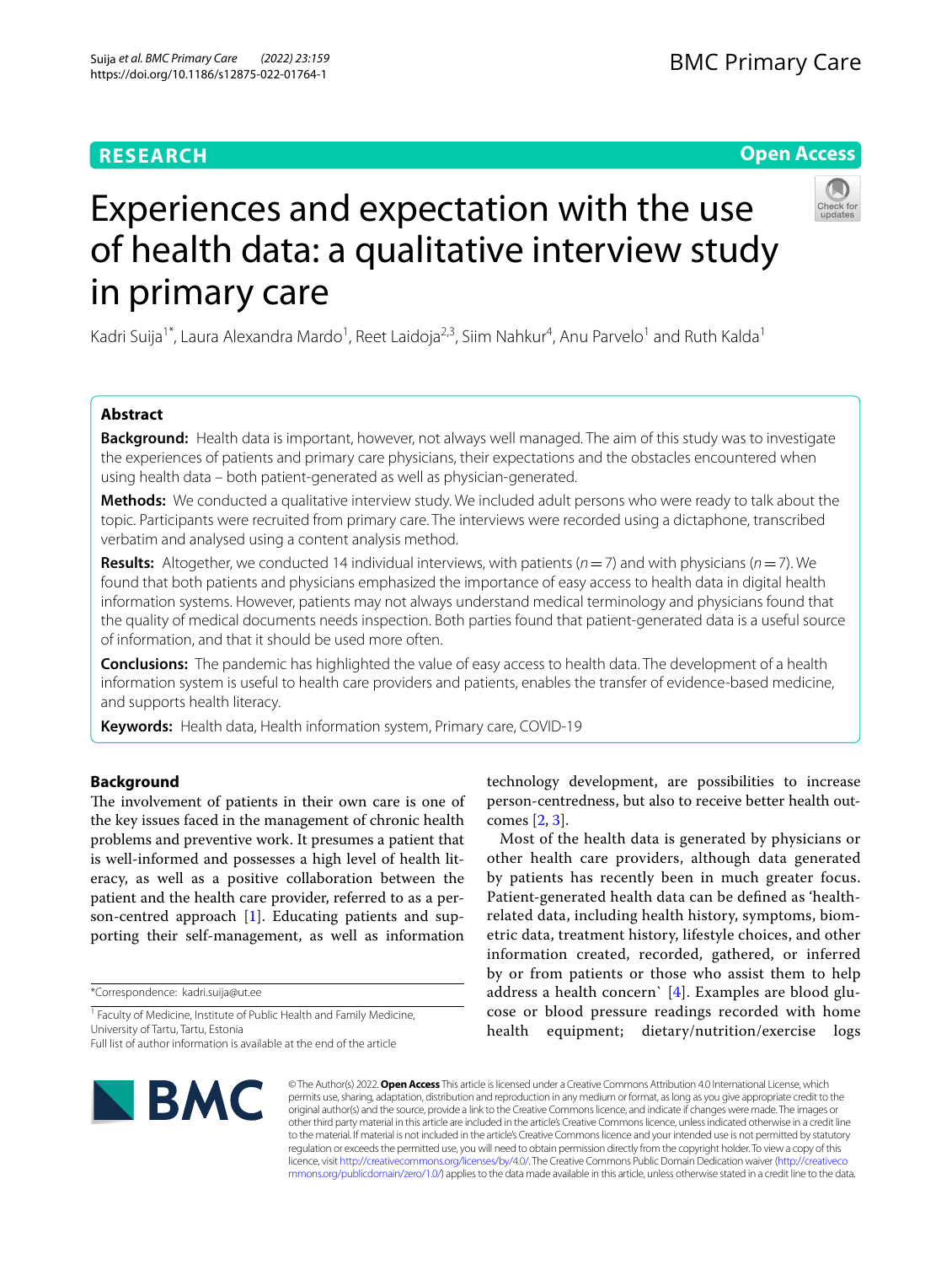created, for example, using smartphone apps; questionnaires that patients complete and transmit to the care team prior to a face-to-face visit, etc. The quality and reliability of the data sources used by people vary, also there are considerations related to data privacy and security. All of this results in patient generated health data not being valued in the same way as physiciangenerated health data, meaning that its integration into the health information system is therefore limited [[4](#page-6-3)]. On the other hand, questionnaires flled in by the patient in a quiet, comfortable room, or blood pressure measured in a home setting, may provide health care professionals with much more accurate information than the same activities performed in a busy and overcrowded health care centre or hospital setting.

During the pandemic, the use of phone and video consultations in health care grew exponentially, which also resulted in the need to evaluate the patient's health and vital signs during a remote consultation. These circumstances placed a new perspective on the need to use patient-generated health data. Also, the tasks and the responsibility of the patient in managing their disease have increased [\[5](#page-6-4)].

Since 2008, Estonia has had a nationwide electronic health record system integrating data from diferent healthcare providers, creating a common record that patients are also able to access online through the Patient Portal [\[6](#page-6-5)]. However, due to technical reasons patients are unable to add health data, via questionnaire, diaries or other forms, into the Patient Portal, which means that the information exchange functionality is not being used.

The pace of progress in the digital world and technology development is rapid, which may put the education and healthcare system and the population in a weaker position. How to develop an up-to-date health information system and still keep the patient-doctor relationship in focus, how to maintain equity in health care, how to meet a challenge during new circumstances, e.g. health care during a COVID-19 pandemic, are the questions that need to be studied.

This study is part of the research project named "Development of Patient Report Questionnaire Prototype and Input Into Medical Documentation Standardization Process Based on COVID-19 Symptom Application" and included interviews with patients, physicians, and stakeholders. The aim of this substudy was to investigate the experiences of patients and primary care physicians, their expectations and the obstacles encountered when using health data – both patient-generated as well as physiciangenerated – during the COVID-19 pandemic.

# **Methods**

We conducted a qualitative interview study. The semistructured interview guide was developed by the authors based on literature. Open questions were used for encouraging discussion and for enabling respondents to express their personal experiences. The topics covered in the interview guide are presented in Table [1.](#page-1-0)

We used convenience sampling and included adults who were able to speak the Estonian language and who were ready to discuss the topic. Patients were recruited from two primary health care centres. In the case of

#### <span id="page-1-0"></span>**Table 1** Interview topics

1. What do you think about questionnaires flled by the patients? By that we mean the questionnaire in which the person describes their medical issues independently prior to going to the doctor or the nurse.

3. What do you consider disadvantages regarding patient questionnaires?

4. Have you ever wished to present a paper, e.g. a blood pressure or nutrition diary, to your doctor or nurse? If so, how have you delivered it to them? Do you know how the paper was dealt with afterwards? OR Have your patients wanted to present you his/her blood pressure or nutrition diary or any questionnaire? If so, how have they delivered it to you?

5. What do you consider to be the best way to fll a patient questionnaire/diary? If needed, specify whether online or on paper, independently or with a doctor/nurse.

6. What do you think of the option of the patient questionnaire/diary being fllable on the Internet prior to the visit, e.g. through the patient portal?

7. What do you think about the option of getting instant feedback on further action after flling the questionnaire?

8. Do you think that patient questionnaires/diaries help you save time and/or money? If needed, specify the explanation and to whom the time and money belongs.

9. What is your opinion on medical documents on the whole, what should they be like? If needed, specify: the comprehensibility, safety, accessibility, practicality/usefulness of the documents.

10. Have you yourself read any of the health records regarding your doctor's visits or investigation results through the patient portal? If so, was it easy to fnd and understand the document? If you have not, then what has prevented it (have not been to the doctor, have not been informed about it, did not fnd it, or other)? OR Do you use the health records in the central health information system during your clinical work? What do you think of the system in general?

11. Would you like to add anything else?

<sup>2.</sup> What do you consider advantages regarding patient questionnaires?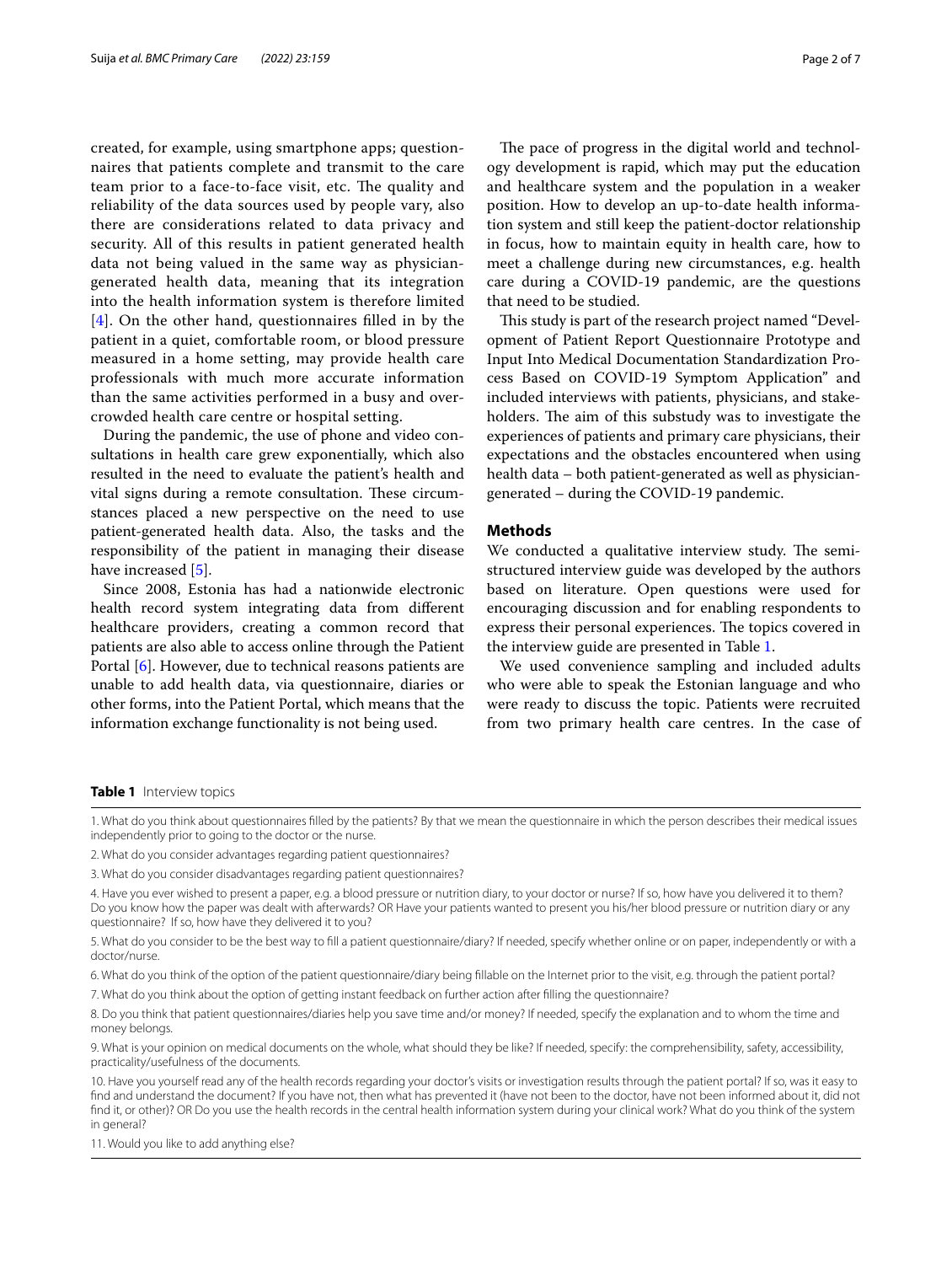physicians we frst made a list of potential participants to fnd doctors with diferent backgrounds and age groups, and at the end of the interview we asked for suggestions from the interviewees for the next interview.

For participants who confrmed that they would like to participate, a convenient time and manner (phone or web platform) to conduct the interview was agreed upon.

All participants voluntarily signed the written informed consent to take part in the study before the interview. Participants were asked their age, gender and professional status.

The interviews were conducted by five researchers (SN, RL, AP, LM, or KS). Four of the researchers were medical doctors, and one has signifcant professional experience in conducting interviews; one researcher was male.

The interviews were recorded using a dictaphone and transcribed verbatim. We decided that we have enough participants based on the saturation of the data. We had regular discussion with the study team and in both groups (patients and physicians) after about ffth-sixth interview the answers were quite similar. We did not carry out any repeat interviews. The participants had possibility to comment the transcripts, but none of them used it.

The data was analysed using an inductive content analysis method [[7–](#page-6-6)[9](#page-6-7)]. Firstly, three researchers (KS, LM, and RK) read the transcripts to obtain an overview of the interviews and identifed units of meaning, which were then categorized and labelled as codes. Secondly, the codes were sorted into groups sharing similar content. This was constantly compared and cross-referenced between transcripts. Thirdly, interpretations of the data were discussed between the researchers and interviewers to agree upon the broader themes. Unanimous consent was required from all of the authors prior to confrming a theme.

Study reporting was based on the COREQ criteria and recommended standards [\[10](#page-6-8), [11\]](#page-6-9).

The Research Ethics Committee of the University of Tartu approved this study.

## **Results**

#### **Participants**

We conducted 14 semi-structured individual interviews: with patients  $(n=7)$  and with physicians  $(n=7)$ during the study period (March–May 2021). Most of the interviews  $(n=11)$  were performed via web-based platform BigBlueButton and some (*n*=3) by phone. In the patient group there were fve women and two men, and in the physicians group there were four women and three men. The mean age of the subjects was 47.4 years for patients (29–81 years) and 38.57 years for physicians (26–65 years). Two of the patients were not working (due to maternity leave or retired). All physicians were working in the primary care, three of them were in the residency training.

The interviews were recorded using a dictaphone and lasted from 7 to 48 min, mean 25.96 min (physicians) and 16.56 min (patients).

## **Themes**

We identifed three main themes in the interviews: 1) access to health records, 2) experience with using data in health records, and 3) the use of patient-generated data.

Data extracts are provided to illustrate these themes. The interviews were in Estonian language (native language of the interviewees). With the help of translator, who was native speaker of English, we translated the data into English during the last stage of the analysis. The quotes presented here are linked to participant age, gender (M/F), and study number.

# **Access to health records** *Patients*

Patients fnd it important that they have access to their own health records (hospital epicrisis, consultation answers, investigation results, etc.). Most of the patients had used the central Patient Portal to review their health records. However, patients found that access to these documents via the Patient Portal is complicated.

*"Anyway, everything is under a diferent name there, like epicrises or something like that. Maybe people just do not know what an epicrisis even is. Tat is the question, but yes, you can fnd them there, I have seen them." (55, F, 10)*

In the experience of patients, the health information system for patients should have a simple structure and should include all data related to a person's health. It should give clear information and reminders about necessary health controls as well as vaccinations.

*"As a patient, you want all the information regarding your health to be in one portal or platform and all clear, everything set out like your ears, your nose, vaccines /…/ So, for example, when you have a new tick vaccine date coming up, something will light up there and you will get a message or you will get an email." (35, F, 12)*

## *Physicians*

Physicians fnd it important that all health data is consolidated in the central health information system, which functions efficiently and is also secure. In general, the security of the national e-health system is trusted.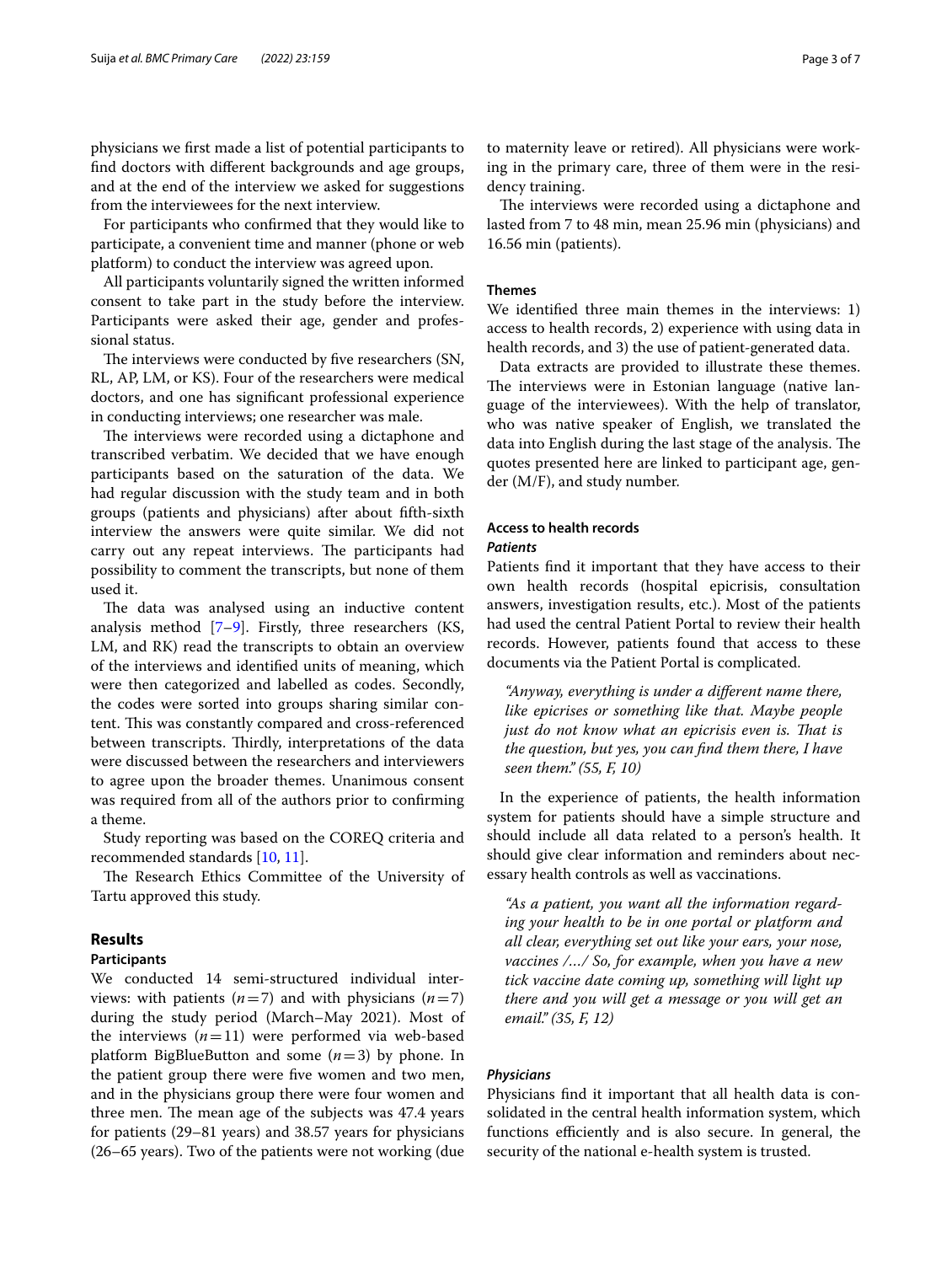*"I do not see a real problem with safety here, because as long as we trust Estonia's digital system and trust the X-Road and say that it is safe, I will believe that everyone's health records are quite well protected." (31, M, 24)*

Physicians reported that easy access to previous patient health records is important to be able to prepare a complete treatment plan. Currently, the availability and usability of medical data from the central health information system is time consuming, due to the large amount of information, and it is poorly structured.

*"I actually do quite a bit of work to prepare myself for patient appointments. I read those old epicrises.*  The time it takes varies /.../. It really depends on *how much I need to read, if I really need a ten year summary, it will take a while, but it is also a matter of practice and I get better every time, but then I yet again discover myself having worked for 12 h. But it is very important to work through them." (65, F, 26)*

Interviewed physicians also mentioned that some medical epicrises (mostly from psychiatry) are unavailable in the central health information system, which makes it difficult to make correct medical decisions.

*"The most confusing thing for me is why psychiatric* records need to be restricted. This creates a lot of *problems because we do not know the patient's information. This is very important information – the patient's mental side." (24, F, 16)*

The opinions of physicians in regards to the Patient Portal were inconsistent, with some doctors fnding that patients having complete access to their health records could increase levels of anxiety, while others found that ofering more information to patients is better than ofering them less.

*"I think that many patients would fnd the patient portal very interesting, but others would become too anxious or worried if they did not understand what those numbers in analysis results mean, for example. So they see that oh, I have a number here that is two units over the norm here, and think like, what am I going to do now, will I die." (26, M, 25)*

Physicians mentioned that the number of people interested in using the Patient Portal has increased during the COVID-19 pandemic, and even people who were not using it earlier, have now read or checked their health records.

*"Now lately during corona it has been showing, of course, that they do have started to read their health records. Tis has not happened before, but I guess they are bored and have found it." (65, F, 26)*

# **Experience with using data in health records** *Patients*

Patients mentioned that they expect medical records to give more information about disease, in general, as well as instructions for further self-care.

*"People should have the kind of documents or information that would help them understand their illness or a syndrome, how they will live now, what they should do next, you know." (52, M, 10)*

Patients found it difficult to understand the medical abbreviations and language used by physicians in health records.

*"I cannot understand it sometimes, especially with blood analyses, because I do not know what this or that abbreviation there means." (47, F, 11)*

Sometimes, they resorted to employing the help of other health care professionals in order to understand the medical documents, leaving them worried about how those whose acquaintances do not include doctors will manage.

*"I myself have a doctor as a relative, I have that person, you know, so I have always gotten help with those, like, interpretations, so it has never been a big issue, but then I try to put myself in other people's shoes, not that many people have that opportunity." (29, M, 21)*

In the opinion of patients, medical documents meant for use by health care professionals should be diferent from papers meant for patients.

*"In that sense the document meant for a patient and the one meant for another doctor are two completely diferent things. Very often, they try to solve it with just one epicrisis, or actually, if we think about it, the doctor has to end up writing an epicrisis which is meant to be like a practical summary, and it is both to themselves and the patients, right." (52, M, 10)*

# *Physicians*

Physicians were concerned about the inconsistent quality of medical papers (e.g. hospital epicrises, which sometimes only presented laboratory fndings, but not a synthesis of the information and depend on the physician) as well as a clear management plan for the followup period (e.g. who is responsible for what) is often missing from the medical documents.

*"And something that is defnitely often missing is, who will then monitor the patient in the future and what should be the interval of monitoring and when would they return, that could be better worded, it is often left unclear." (46, M, 27)*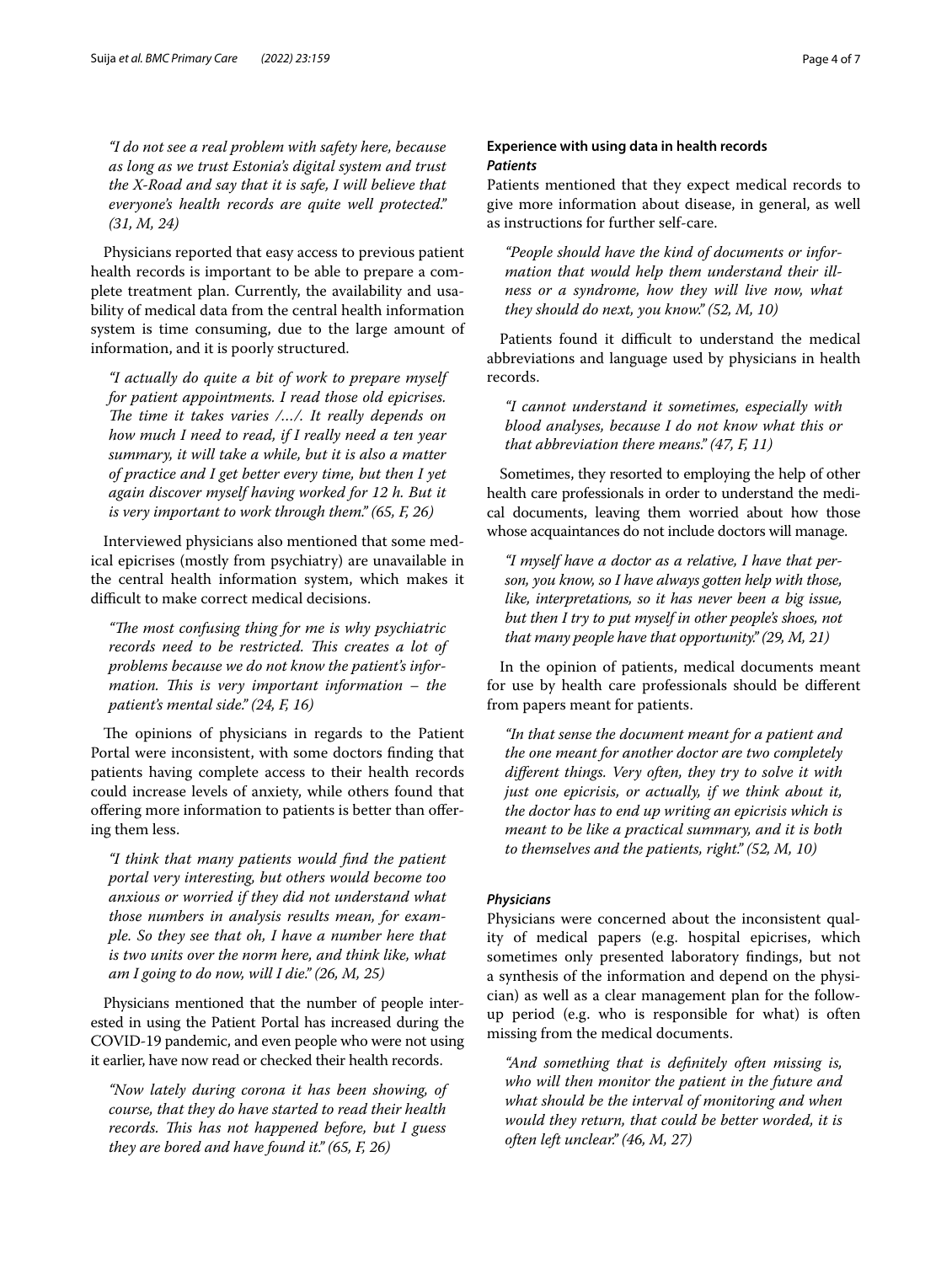Physicians expect that structured text forms and more precise requirements (e.g. structure) for medical papers may help to harmonize the quality of documentations.

*"If there were more forms and instructions for doctors, it would make the doctor's work easier." (28, F, 28)*

In some interviews, physicians also mentioned the necessity for bigger changes to the health information system (e.g. the use of artifcial intelligence, new document standards).

*"If it is currently document based, then actually it should move towards being data based, and that data would be shown in the form that the user needs them in, and if we narrow it down, then, well, why do we even need that data." (50, F, 29)*

# **Use of patient‑generated data** *Patients*

Interviewed patients found that they were ready to generate important data required for medical decisions. For example, questionnaires flled in before the appointment could help to systematize complaints and also save time during the consultation.

*"I think that it is reasonable, it saves time for both sides and usually in this questionnaire people are more open and maybe, they will write things that they maybe would not remember at the spot." (33,F, 14)*

One problem that patients mentioned is that not all people are able to generate this data, especially elderly and fragile persons.

*"Well, considering that the ones with larger problems are the elderly, there should defnitely be the option of the, like, paper version of the questionnaire." (47, F, 11)*

#### *Physicians*

Physicians found that patient generated data is valuable, and they took it into account when making treatment decisions.

*"It is very good, especially if you are someone with blood pressure issues – you look at the blood pressure values, it fuctuates on some days, but you will know the average value and on that you will know whether the treatment is working or needs changing." (26, M, 25)*

It may give another value for a professional and broader view of the patient. They also believed that patients are eager to collect and present their collected health data to physicians.

*"People sometimes make premature connections between some things, e.g. with some kinds of food and they restrict their diet. But if you monitor it, it gives the patient an overview and to the doctor as well, of course. Pain diaries are good too, for sure." (28, F, 28)*

According to the interviewed physicians, problems related to the use of patient-generated data involved the trustworthiness of the measurements collected by the patient and what to do with the written data they had recorded.

*"We should think about whether there are some specifc standards on which machines we trust and which we do not. So we should think it through so that the information would be valuable and not just plain noise." (46, M, 27)*

# **Discussion**

We found that both patients and physicians emphasized the importance of access to health data – physicians need it to make medical decisions, and patients are interested in their health in general. However, in order for such data availability and exchange to work better, it would be necessary to keep in mind that patients may not understand medical terminology. Also, physicians found that the quality of medical documents needs inspection. On the other hand, both parties found that patient-generated data is a useful source of information, and that it should be used more often.

Use of patient-generated data was mentioned often in our interviews. Patients were ready to collect their health data and doctors found that the measurements taken and questionnaires completed by people helped them in the diagnosis or treatment process. Similar fndings are reported also in other studies [\[12](#page-6-10)]. Unfortunately, healthcare information systems do not always support the addition of patient generated data, by either the patient or caregiver, into the central electronic health record. Of course reliability is an important aspect as well. The latter is probably more important when it comes to using medical devices, such as in the measuring of blood pressure or blood sugar. Therefore, validated questionnaires filled in by patients are quite reliable. Moreover, some questionnaires, e.g. symptom-checkers could help, for example, in the triage process, which may save health care workers time [[13](#page-6-11)] and reduce the burden of health care during a pandemic  $[14]$  $[14]$ . Thus symptom checkers have the potential to enhance the quality of care and healthcare system performance, which may also be employed during the documentation process.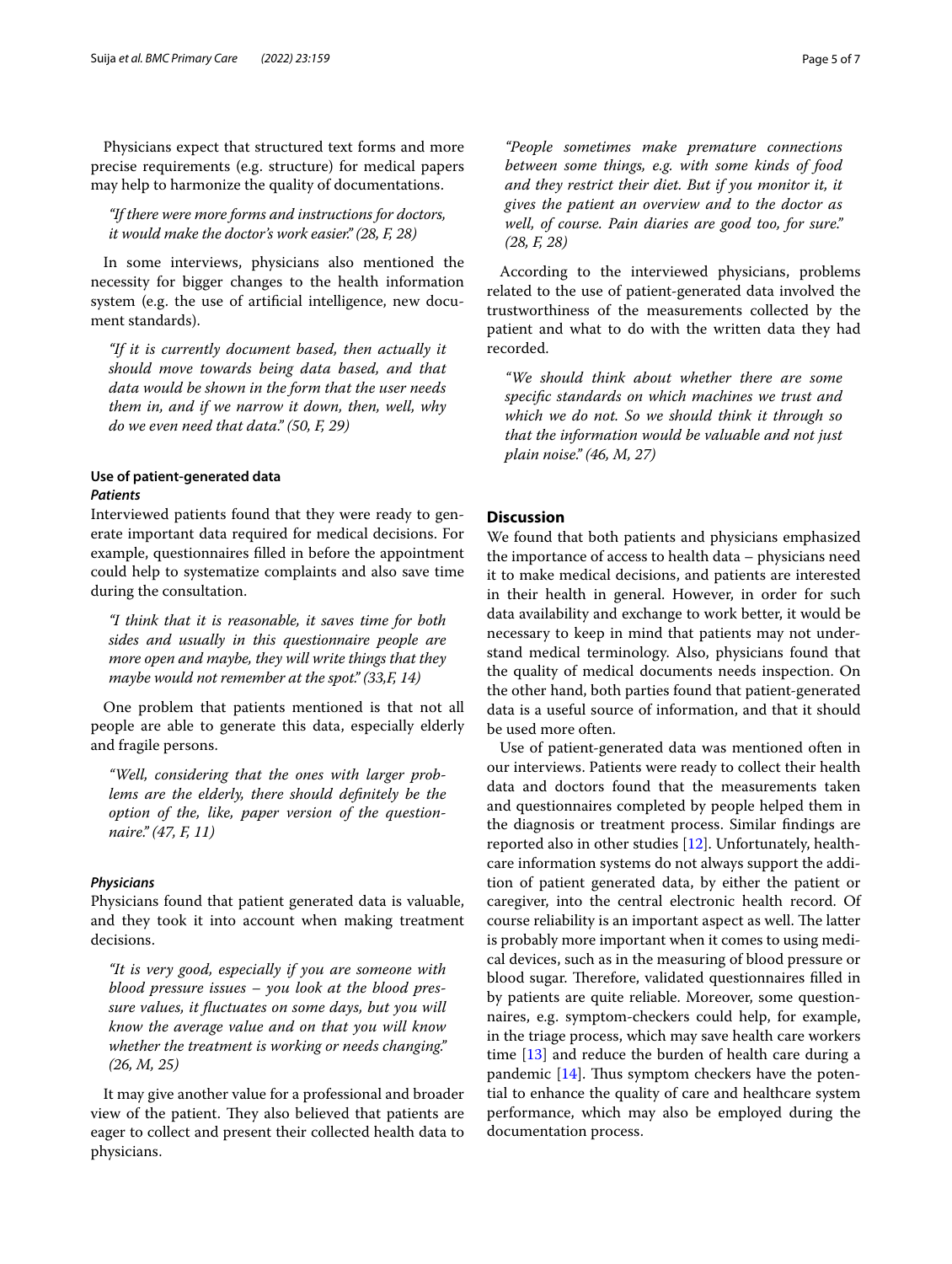Documentation is a legally and medically important part of a physician's work. However, this is often also the most unsatisfying part of a physician's work [\[15](#page-6-13)]. Quite often health information systems do not support the documentation process enough. This may explain why the quality of medical records is sometimes poor and some important aspects, like the management plan, may be missing. The latter was mentioned by the physicians in the current study.

There is some evidence that the use of scribes may reduce the amount of documentation  $[16]$  $[16]$ . The physicians interviewed in our study mentioned that forms and rules for documentations could harmonize the quality of health documents. A greater emphasis should also be placed on medical documentation during undergraduate and postgraduate education in medicine.

However, the improved documentation skills of doctors may not solve the problem of whether patients understand medical documents. Medical terminology is considered to be one of the most specialized and oldest terminologies in the world  $[17]$  $[17]$  $[17]$ . Thus the idea that data meant for use by medical professionals and common people must be presented in a diferent way, is still timely.

Interviewed patients in our study were interested in reading more about their disease, as well as self-care instructions from their medical documents stored in the health information system. This is of course a positive aspect that people are interested in their health and fnd medical papers to be necessary. Increasing the proportion of individuals who fnd their online medical records easy to understand is also one objective of the Health People 2030 initiative [[3\]](#page-6-2). Moreover, it is proven that raising health literacy is related to achieving better health outcomes [\[3](#page-6-2)]. On the other hand, low health literacy is a comprehensive problem, one that escalated during the COVID-19 pandemic, as health care accessibility has decreased and uncertainty due to changes in the world have increased. Also, the physicians in the current study mentioned that patients have started to use Patient Portals more during the pandemic. There is a vast quantity of medical information available on the Internet; however, it is much more difficult to find reliable information. Primary care physicians, who are a frst point of contact for most people, have particular place in educating patients and improving their health literacy [\[18\]](#page-6-16). It is likely that reading medical papers composed by familiar primary care physicians seemed a trustworthy source of information for patients, especially during the pandemic, if all health care is not easily accessible. According to the Dutch study, healthcare usage in primary care decreased 12% two years after the launch of an evidence-based health information website [[19\]](#page-6-17). During the pandemic, a lot of new digital tools have been taken into use. Their impact will be explored in future studies. Hopefully, the development process will continue.

Health data security and trustworthiness is paramount. This aspect was mentioned by interviewed physicians but none of the patients reported concerns about privacy or the secure use of health data. However, security and privacy of health information cannot be taken for granted. More studies, how to improve health data security and how health care professionals can contribute in it, is needed.

#### **Limitations and strengths**

The first strength of our study is that we included patients and physicians. Patients today are not only passive consumers in health care; therefore, it is important to collaborate with them. On the other hand, the role played by medical professionals in providing health data is still tremendous. The second strength is that we conducted our study in a primary care setting. Most of the people were treated in primary care centres, with only a minority requiring hospitalisation. The length of the interviews varied; interviews with patients were much shorter (mean time 16.56 min) than with professionals (mean time 25.96 min). Also, we discovered that there were more examples and greater variability among the answers provided by professionals than those of patients.

The limitations of our study are that the interviewed people were probably more interested in this topic. The latter could increase their eagerness to generate and read health data. Also, the pandemic has escalated the necessity of a progress in the digital health information system. The number of conducted interviews may seem small, but we achieved data saturation. We used convenience sampling because the time period was short and we did not had many prerequisites to participate in the study.

## **Conclusions**

The pandemic has highlighted the value of access to health data. The development of a health information system is useful to health care providers and patients, enables the transfer of evidence-based medicine, and supports health literacy.

#### **Abbreviations**

F: Female; M: Male.

#### **Acknowledgements**

The authors would like to thank all the people who so generously invested their time in this study.

#### **Authors' contributions**

The study was conducted by the Institute of Family Medicine and Public Health in collaboration with the Estonian Family Physicians Association and